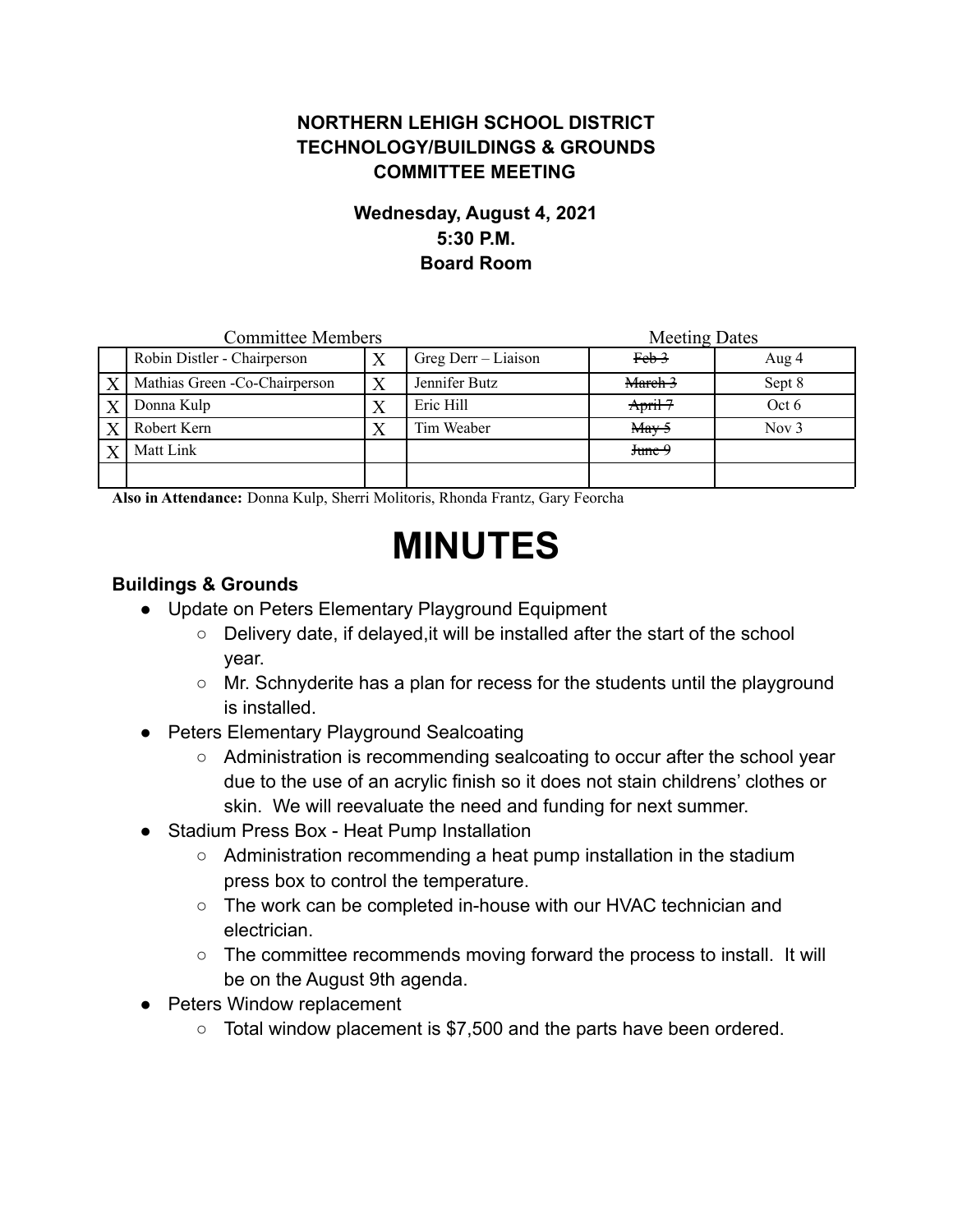- Maintenance position available
	- A recent retirement has triggered a vacancy and the search process for the replacement has begun. This position does not require any specific licenses and is not a lead maintenance position.
- Storm Damage
	- The storm has been confirmed as an EF-0 tornado.
	- Mr. Derr is working with the insurance company to complete the claim for funding of replacement equipment.

### **Technology**

- Summer Update
	- Key equipment (Chromebooks and Laptops) will be ready for the start of school.
	- Peters New Chromebooks are ready. JAR Charging stations are assembled and moved to classrooms. New chargers are installed in the charging stations.
	- Slatington New Chromebooks are ready.
	- Middle School Chromebooks are ready. Still assigning and labeling for 7th grade students.
	- HS Updating of laptops is complete. Still assigning and labeling for 9th grade students.
	- Server Updates Updated file servers, security camera servers. Closed many port forwards to increase security.
	- Shipping delays
		- Still waiting for projector order
		- Server Center Pushed back to September 2 ship date
	- Technology Pricing Increases
		- Chromebooks and Licensing Up from \$235 to \$265 about 12-13%
		- Lightspeed Increased vendor indicated their cloud costs rose about 30%
- Chromebook/Laptop Insurance for 2021-22 School Year
	- Administration is recommending a waiver on insurance fees for the 2021-2022 school year. Many districts are not requiring/offering insurance as the devices are seen as being similar to textbooks.
	- The committee supports the waiver. We will announce to families at the start of this year that we are waiving the insurance option for the 2021-2022 school year.
- Spare Chromebooks Quote \$26,579 (ESSER)